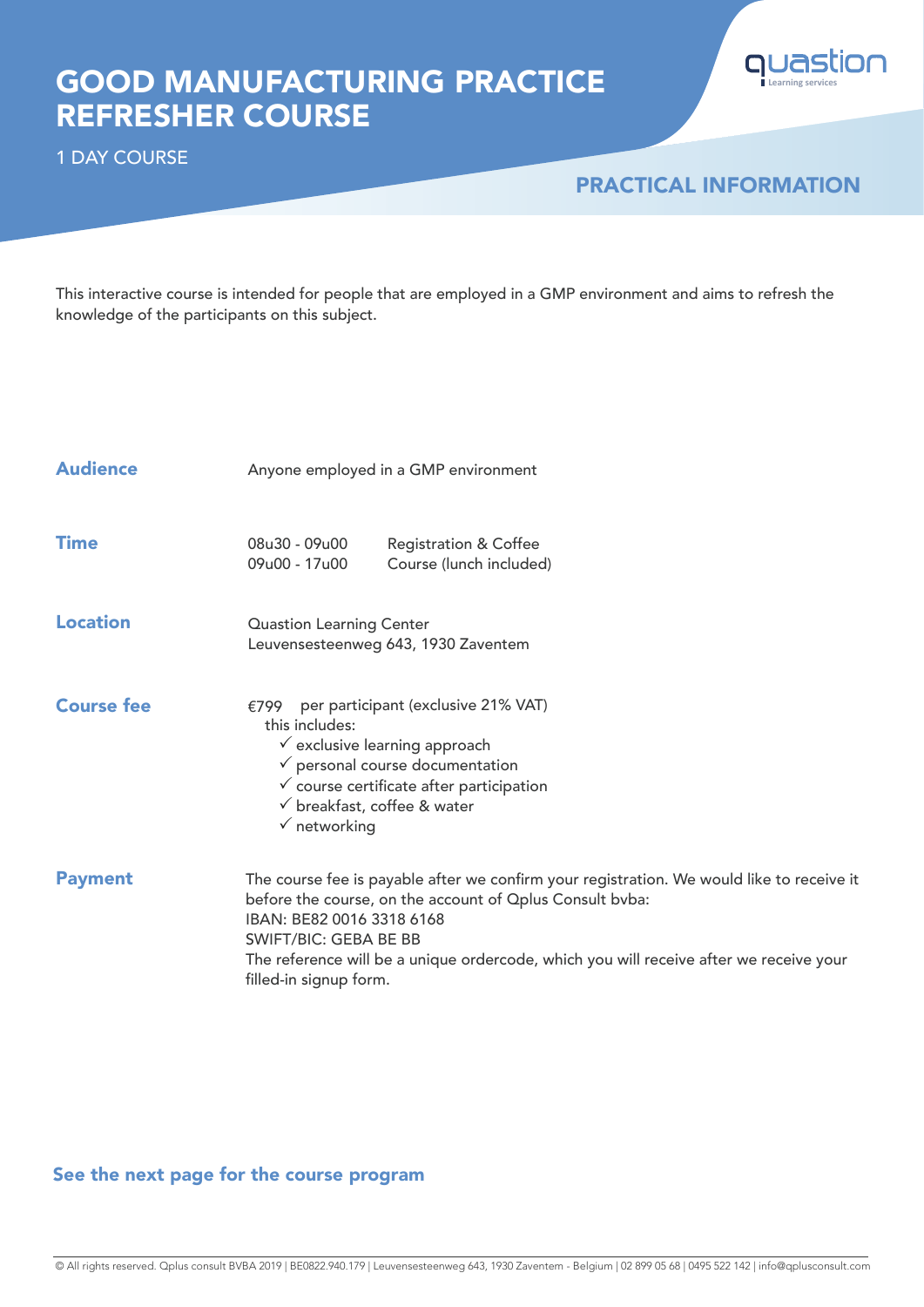# GOOD MANUFACTURING PRACTICE REFRESHER COURSE

## 1 DAY COURSE



## PROGRAM

#### Introduction to GMP

- Production legislation for pharmaceuticals
- European GMP guidelines and connections
- Goal and importance of GMP

#### Base Principles

- Personnel and outsourcing
- Facilities and equipment
- Production, documentation, validation
- Quality control and self-inspection
- Complaints and recall

#### GMP Quality System

- Quality concepts
- Install and maintenance of quality systems
- Applying quality systems
- GMP quality system components
- GMP quality system in effect

#### Good Manufacturing Practice Basic or Advanced

- Pharmaceutical commercial batches
- Bio-Pharmaceutical commercial batches
- IMP's

#### Good Manufacturing Practice for API's for Commercials or IMP batches

- Pharmaceuticals
- Bio-pharmaceuticals

Good Documentation Practice in GMP

Training on One of the GMP Chapters/Annexes on Request

Contract Manufacturing

Quality and Technical Agreements

Self-inspection